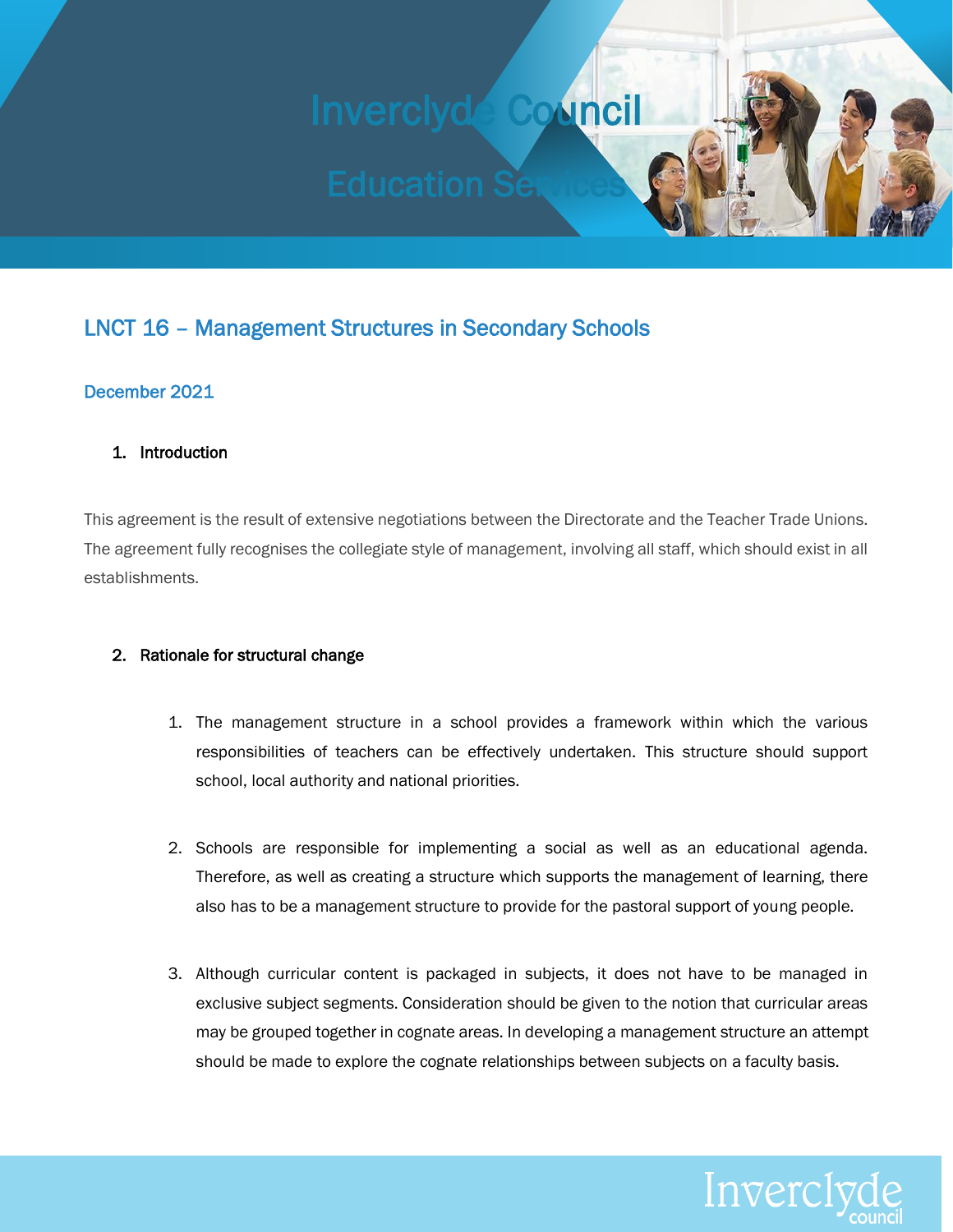#### 3. Senior Leadership Team

- 1. The Senior Leadership Team (SLT) within a school has overall responsibility for the strategic and operational management of the school. In order to fulfil this remit for the benefit of pupils, parents and staff, duties and responsibilities have to be allocated within a coherent management structure. The structure in this agreement has been adapted to take account of the roll bandings used in the job sizing exercise and which will contribute to re-job sizing procedures.
- 2. This table shows the structure to be used within schools.

| Roll         | <b>DHT</b> |
|--------------|------------|
| Up to 700    |            |
| $701 - 1150$ |            |
| Over 1150    |            |

#### 4. Guidance Provision

- 1. All young people are entitled to appropriate guidance support and all staff have a responsibility to contribute to the delivery of this entitlement. The extent and means of delivery of this guidance entitlement will vary between educational stages and between schools. Promoted guidance staff have a particular responsibility to deliver this entitlement by managing various guidance tasks and supporting and advising staff who are involved in guidance activities. They also have a responsibility to deliver specialist aspects of guidance relating to particularly vulnerable children and to contribute to defined areas such as careers education and child protection.
- 2. Teaching staff play an important part in the delivery of guidance entitlement to pupils. This can be discharged at various levels. Teaching staff will be involved as members of a team of registration teachers. Teaching staff may decide to become involved in a more enhanced role as part of a guidance support team. A support guidance teacher will have a responsibility for providing various kinds of support to a group of pupils. The precise nature of this support will be determined by each school in discussion with the staff involved.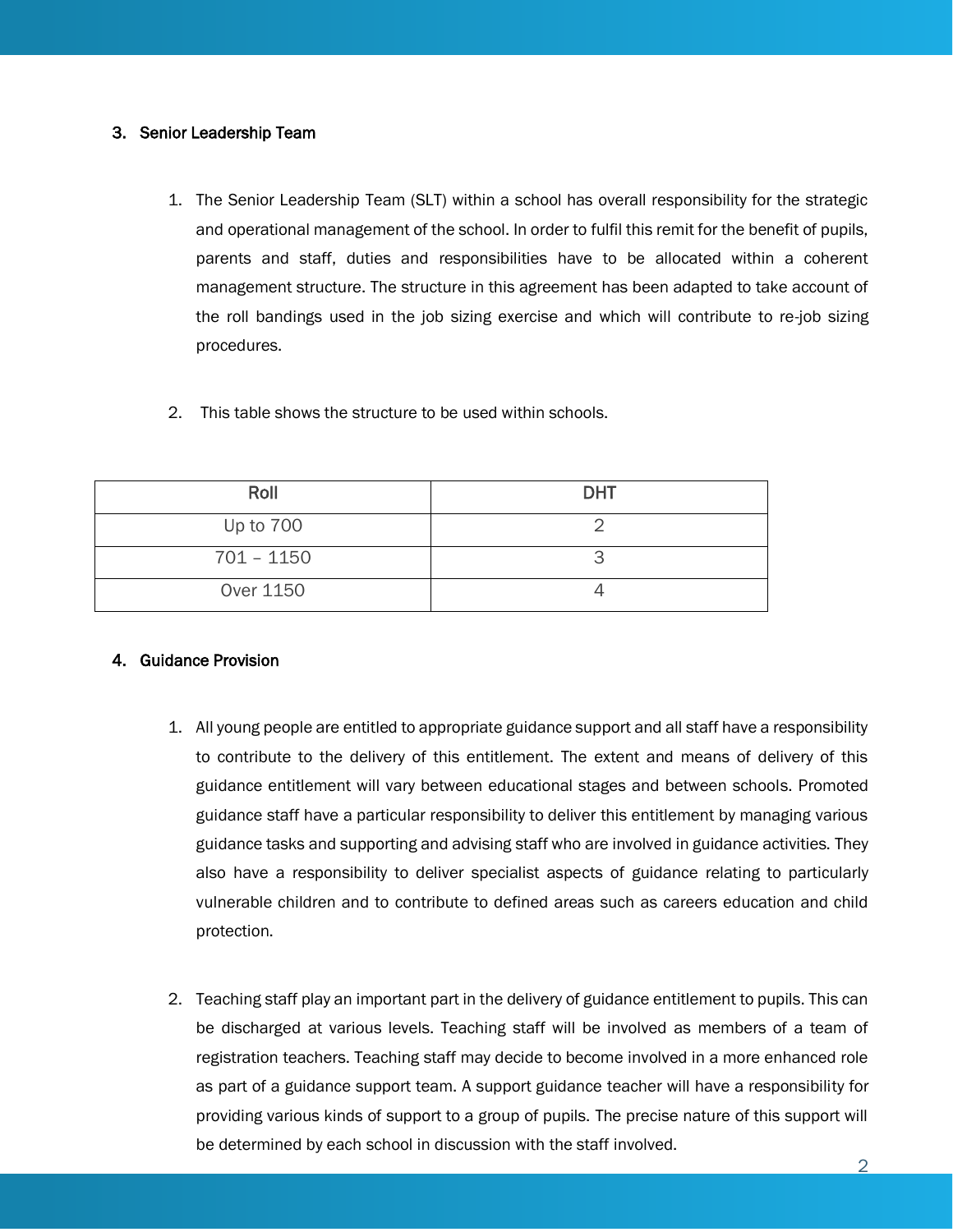- 3. Schools should determine mechanisms that assist with the development of a collegiate guidance structure that involves support guidance teachers. These should include the opportunity to meet formally with a Principal Guidance Teacher (PTG) to discuss duties, and opportunities to meet with all guidance colleagues. Subject to timetable constraints, the role of support guidance teacher will be open to all teaching staff. HTs must have due regard for overall teacher workload and time should be available from within the contractual time available to teachers. An agreement on the allocation of time will be subject to discussion within the school negotiating committee as part of an annual review of the use of the remaining time within the 35 hour week.
- 4. Teachers who become involved as support guidance teachers must have access to appropriate continual professional learning activities.
- 5. Any arrangements that are put in place will be subject to local review at an LNCT level.
- 6. In order to deliver effective pastoral support to pupils, schools require a coherent structure for guidance. The structure in this agreement has been adapted to take account of the roll bandings used in the job sizing exercise and will contribute to the re-job sizing procedures.
- 7. This table shows the structure to be used within schools.

| <b>JOB SIZING BANDS</b> | <b>PTG</b> |  |
|-------------------------|------------|--|
| Up to 50                |            |  |
| $51 - 100$              |            |  |
| $101 - 250$             |            |  |
| $251 - 500$             | 3          |  |
| $501 - 750$             | Л          |  |
| $751 - 1000$            | 5          |  |
| $1001 - 1250$           | 6          |  |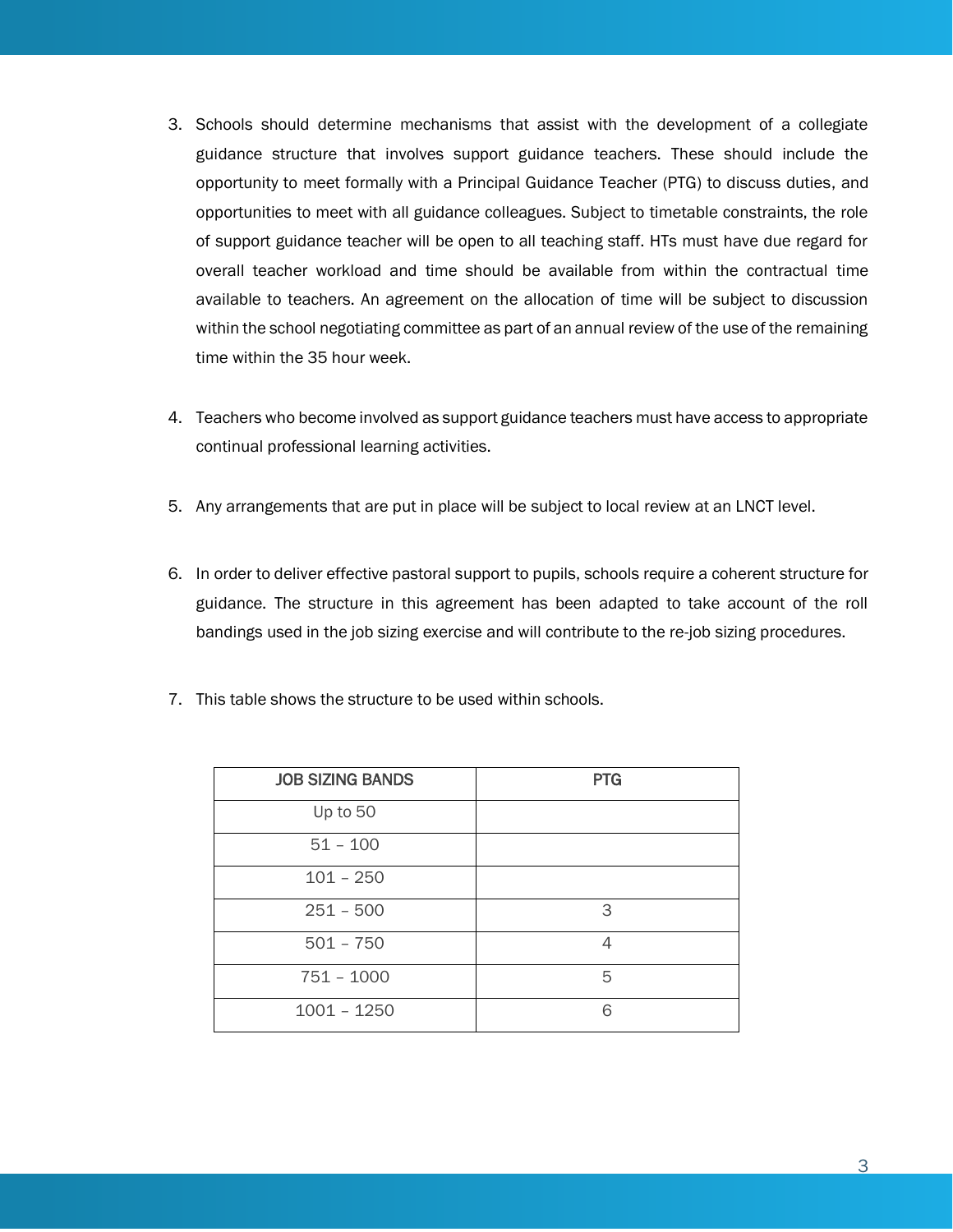#### 5. Principal Teacher Curriculum

A structure for the Management of the Curriculum

- 1. This agreed structure for the middle management of the curriculum in Inverclyde schools builds on existing structures while making changes that address a number of issues.
- 2. The middle management structure in all schools will have 14 principal teachers curriculum (PTC) posts. Differentiation within schools and between schools of different size will be achieved through the job sized remuneration for each post and the allocation of management time to post holders.
- 3. Up to six posts will be used to support agreed curricular areas in all schools. There will be core posts in English, Mathematics and Modern Languages. Schools should move to create cognate core posts in Science and Social Subjects. Each school will also have a PT Support for Learning to support pupils across all curricular areas.
- 4. The structure will provide a further eight posts that can be used flexibly by the HT in negotiation with the staff and their representatives. These posts may be used to support management in traditional curricular areas or they can be used to support the management of other cognate areas.
- 5. Where there is staff turnover, and fewer than the allocated 14 posts are used for the management of traditional areas or cognate areas, the remainder may be reviewed and consideration given as to their use.
- 6. If reviewing, schools should not create a structure that exceeds the total budget for the 14 posts, but may consider using the budget to create other leadership posts. This might mean using a post traditionally used to lead and manage curriculum to expand the guidance / support management structures if it is felt, in negotiation with potentially affected staff and their representatives, that this is where the greatest need lies.
- 7. Negotiated proposals for such a revision should be agreed by the Head of Education and the Schools' Finance Team at the centre and then shared with the school's trade union representatives and wider staff consultative team.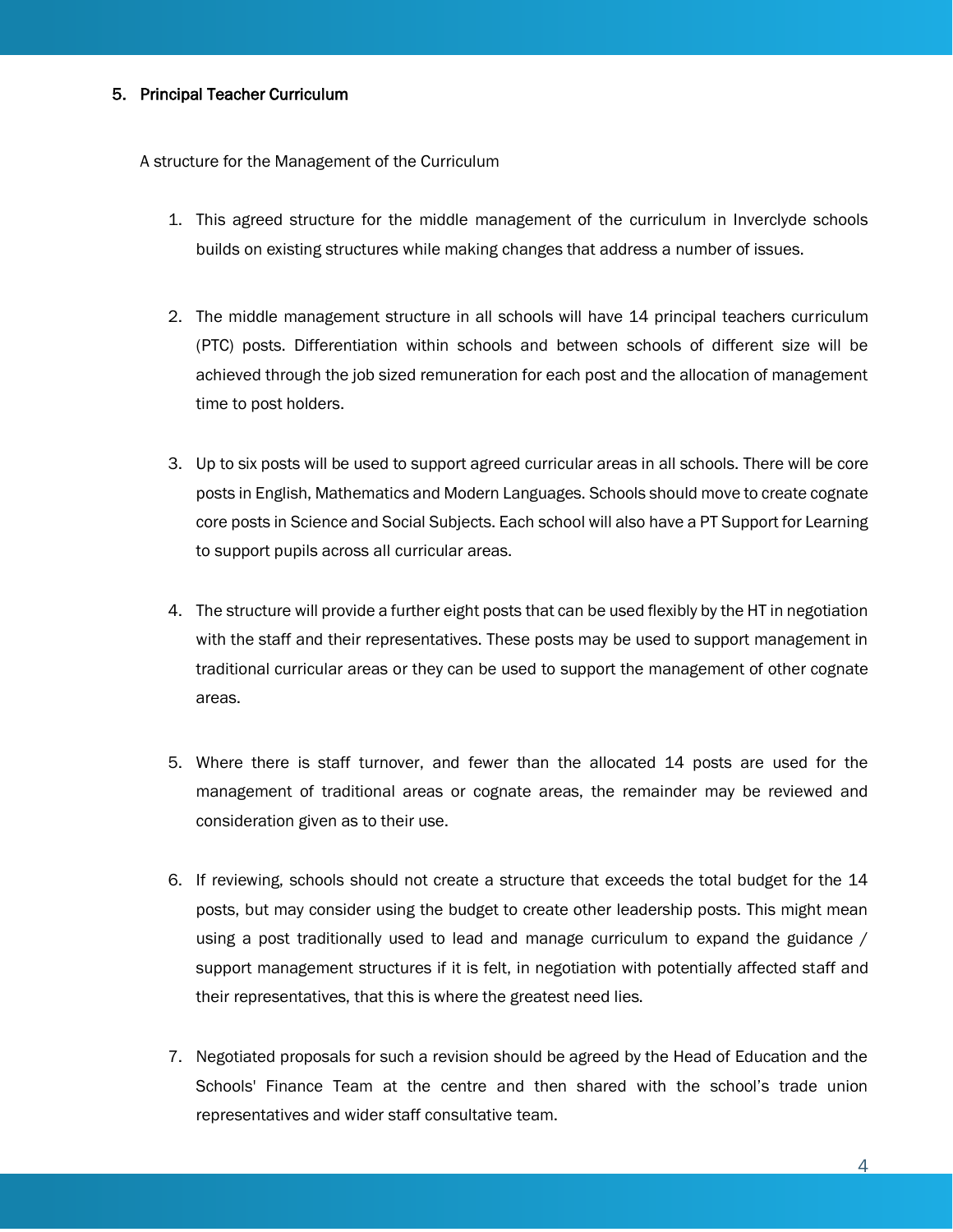- 8. When a vacancy occurs at PTC level, consideration will be given to how this will be filled. All single subject posts which are part of the agreed management structure may be advertised locally.
- 9. When a PTC post is being established where the post holder will have responsibility in more than one subject area, consideration will be given as to how this post will be filled. In the first instance the new post will be offered in the school to existing PTC who have teaching experience in one or more of the areas being brought together. Where there are expressions of interest from more than one person, there will be interviews to identify the successful candidate. If there is only one candidate that person will be offered the post. All successful candidates will retain full salary conservation where appropriate.
- 10. Where there is a vacancy but no expressions of interest from within the school, the post will be offered in the first instance to any supernumerary PTC within the authority who has teaching experience in one or more of the areas being brought together. If there is no such supernumerary PTC, the post will be advertised within the authority.
- 11. When someone is successful in securing a post in another school within the authority, all current rules relating to transfers will be applied. As new posts are created, they will be job sized to determine the appropriate level of remuneration.
- 12. Any applicant for a cognate post must show a commitment to undertaking appropriate CLPL in their non-specialist subject management areas to develop an understanding of the issues facing these subjects.
- 13. Where a faculty PT is appointed to a situation where there are existing PTs there has to be discussions at school level between the HT and these PTs to determine the best way forward for each person. Existing PTs can decide from a range of options:
	- Remain as a PT with responsibility within the subject area operating as before
	- Remain as a PT and take on the duties within the faculty that are broadly commensurate with the grade of PT while transferring responsibility for agreed aspects of the post to the new faculty PT.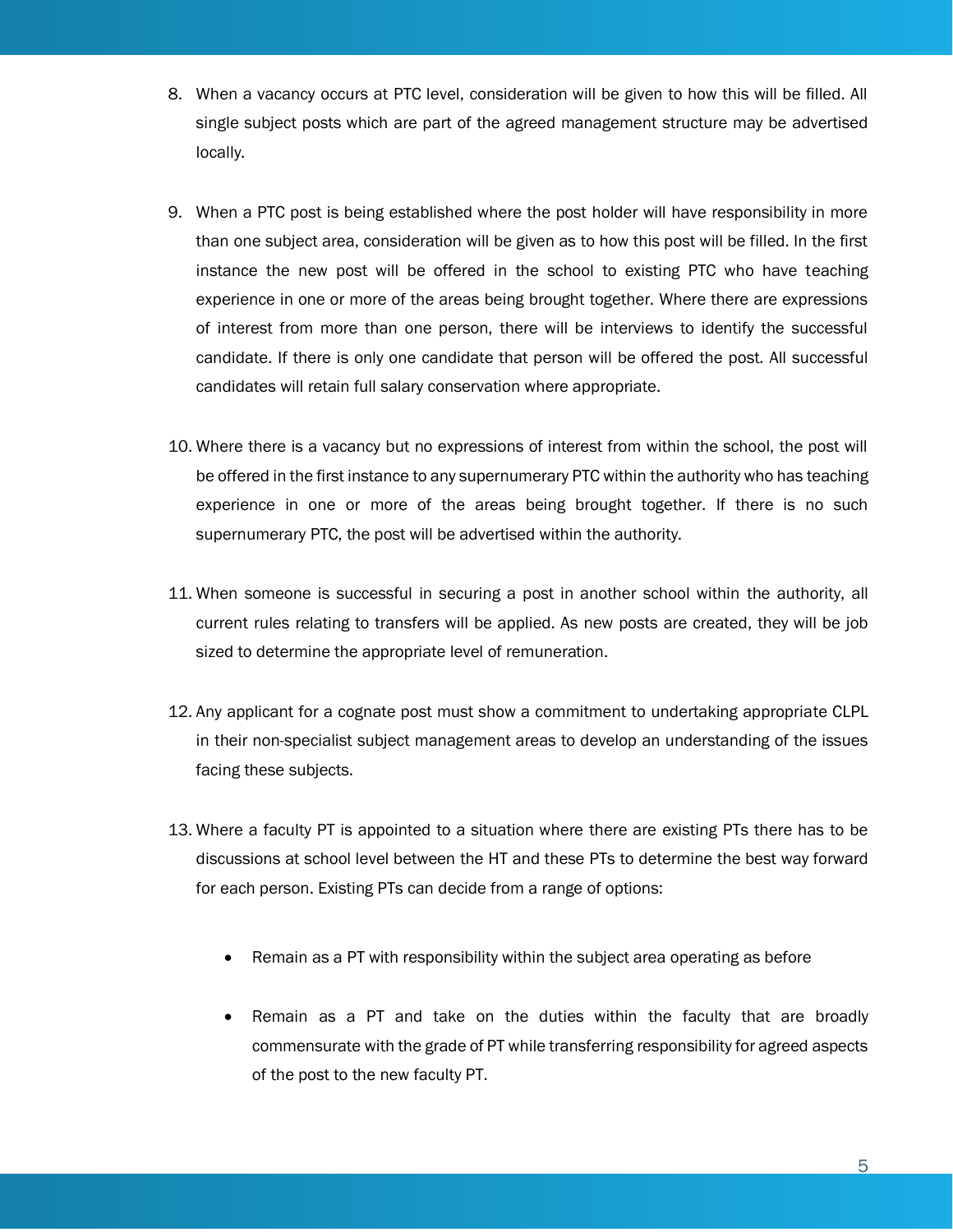- Take on other duties as PT within the school e.g. Enterprise. Appropriate management time would be provided where this option is chosen. Any post created in this way would be outwith the 14 agreed posts for the school.
- Choose to become a class teacher, retaining a conserved salary while teaching full time, but relinquishing management time and responsibilities.

#### 6. Allocation of Management Time

- 1. Time, over and above the normal non-class contact time for teachers, is clearly required to carry out the management duties attached to a promoted post and time may also be allocated to allow a member of staff to carry out some additional duties.
- 2. The core duties of DHTs require that they are not overly class committed. They need to: be available for staff; link with departments; participate in various aspects of pupil management; establish and maintain parental contacts; liaise with a range of external groups. All of these duties require management time. The general aim will be that DHTs have a maximum class contact of 12 periods.
- 3. All PTs will have a management time allocation that will vary in relation to the roll of each school. A core PTC will have a management time allocation that takes account of the number of staff managed and the number of pupils associated with the department.
- 4. A PTC post that is part of the flexible complement will have a management time allocation that is less than a core PTC since the post will have less responsibility in staffing and pupil numbers. Where a PTC from the flexible complement takes on responsibility for more than one subject area, the minimum management time allocation will be that of a core PTC within the school.
- 5. Where a PTC has responsibility for more than one subject area and is part of the core complement, the time allocation will increase by one period for each subject area included in the responsibility.
- 6. All PTGs will be given a management time allocation equivalent to a core faculty PTC in a school with a roll of 500- 750. This allocation addresses various issues: staff availability for pupils; it takes account of the role of guidance staff linking with various external groups; it assumes a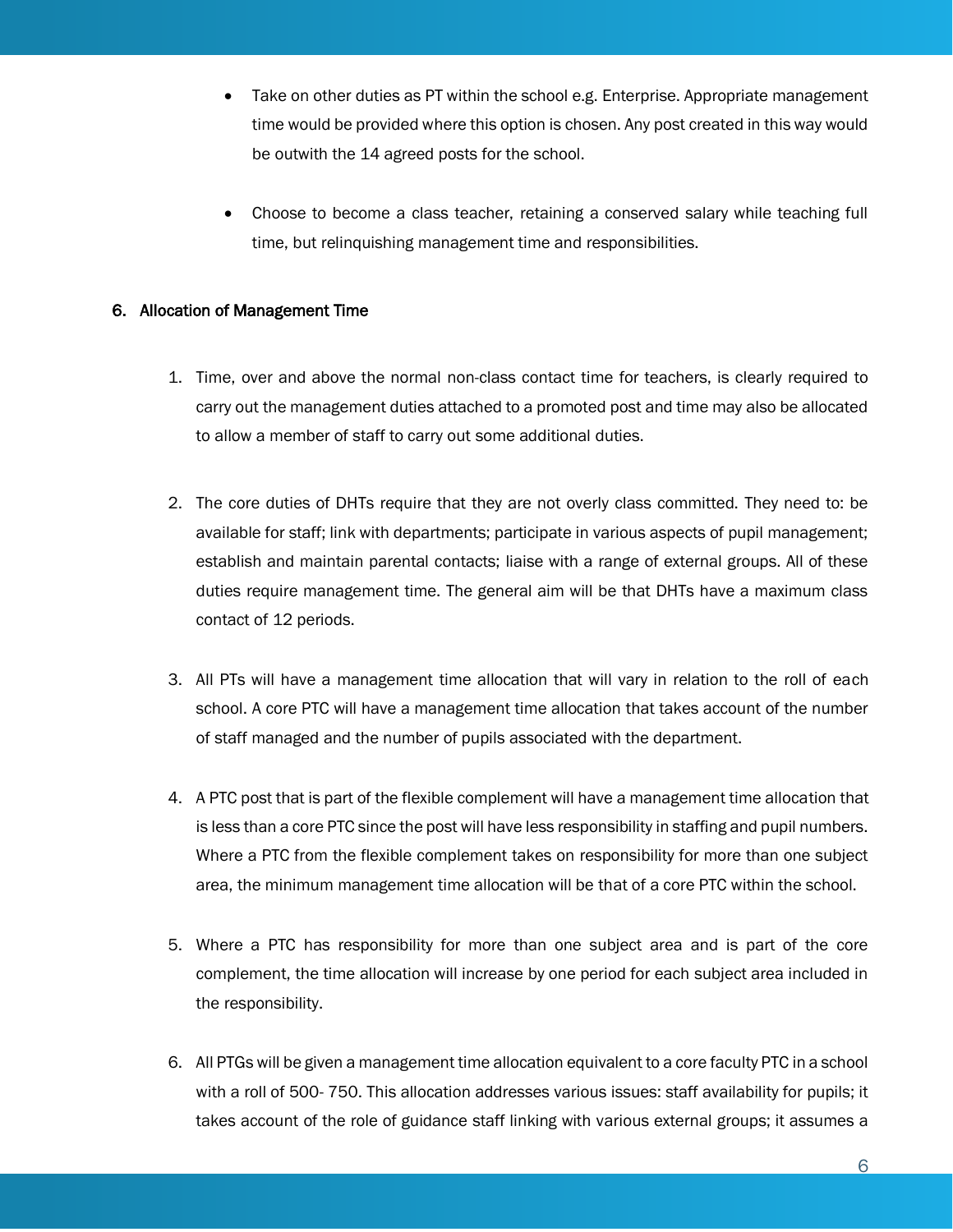caseload of 150 pupils. The management time allocation will increase by one period for every additional 30 pupils, or part of 30 pupils, for which the PTG has responsibility.

7. These tables show the allocation of management time within schools.

| <b>POST</b>                                                                                                                                  | <b>ROLL</b>  | <b>MAX CONTACT</b><br>(periods) | <b>MANAGEMENT TIME</b><br>(periods) |  |
|----------------------------------------------------------------------------------------------------------------------------------------------|--------------|---------------------------------|-------------------------------------|--|
| <b>DHT</b>                                                                                                                                   | $500 - 750$  | 12                              |                                     |  |
| PTC Core                                                                                                                                     | $500 - 750$  |                                 | 5                                   |  |
| <b>PTC Flexible</b>                                                                                                                          | $500 - 750$  |                                 | 3                                   |  |
| PTC Faculty 1 *                                                                                                                              | $500 - 750$  |                                 | 5                                   |  |
| <b>PTC Faculty Core</b>                                                                                                                      | $500 - 750$  |                                 | $\overline{7}$                      |  |
| <b>PTG 150</b>                                                                                                                               | $500 - 750$  |                                 | $\overline{7}$                      |  |
| <b>PTG 160</b>                                                                                                                               | $500 - 750$  |                                 | 8                                   |  |
| <b>PTG 181</b>                                                                                                                               | $500 - 750$  |                                 | 9                                   |  |
| <b>POST</b>                                                                                                                                  | <b>ROLL</b>  | <b>MAX CONTACT</b><br>(periods) | <b>MANAGEMENT TIME</b><br>(periods) |  |
| <b>DHT</b>                                                                                                                                   | $750 - 1000$ | 12                              |                                     |  |
| PTC Core                                                                                                                                     | $750 - 1000$ |                                 | 6                                   |  |
| <b>PTC Flexible</b>                                                                                                                          | $750 - 1000$ |                                 | $\overline{4}$                      |  |
| PTC Faculty 1 *                                                                                                                              | $750 - 1000$ |                                 | 6                                   |  |
| <b>PTC Faculty Core</b>                                                                                                                      | $750 - 1000$ |                                 | 8                                   |  |
| <b>PTG 150</b>                                                                                                                               | $750 - 1000$ |                                 | $\overline{7}$                      |  |
| <b>PTG 160</b>                                                                                                                               | $750 - 1000$ |                                 | 8                                   |  |
| <b>PTG 181</b>                                                                                                                               | $750 - 1000$ |                                 | 9                                   |  |
| PTC Faculty 1 <sup>*</sup> : this refers to a post where a faculty is created by combining subject areas<br>which are outside the core areas |              |                                 |                                     |  |